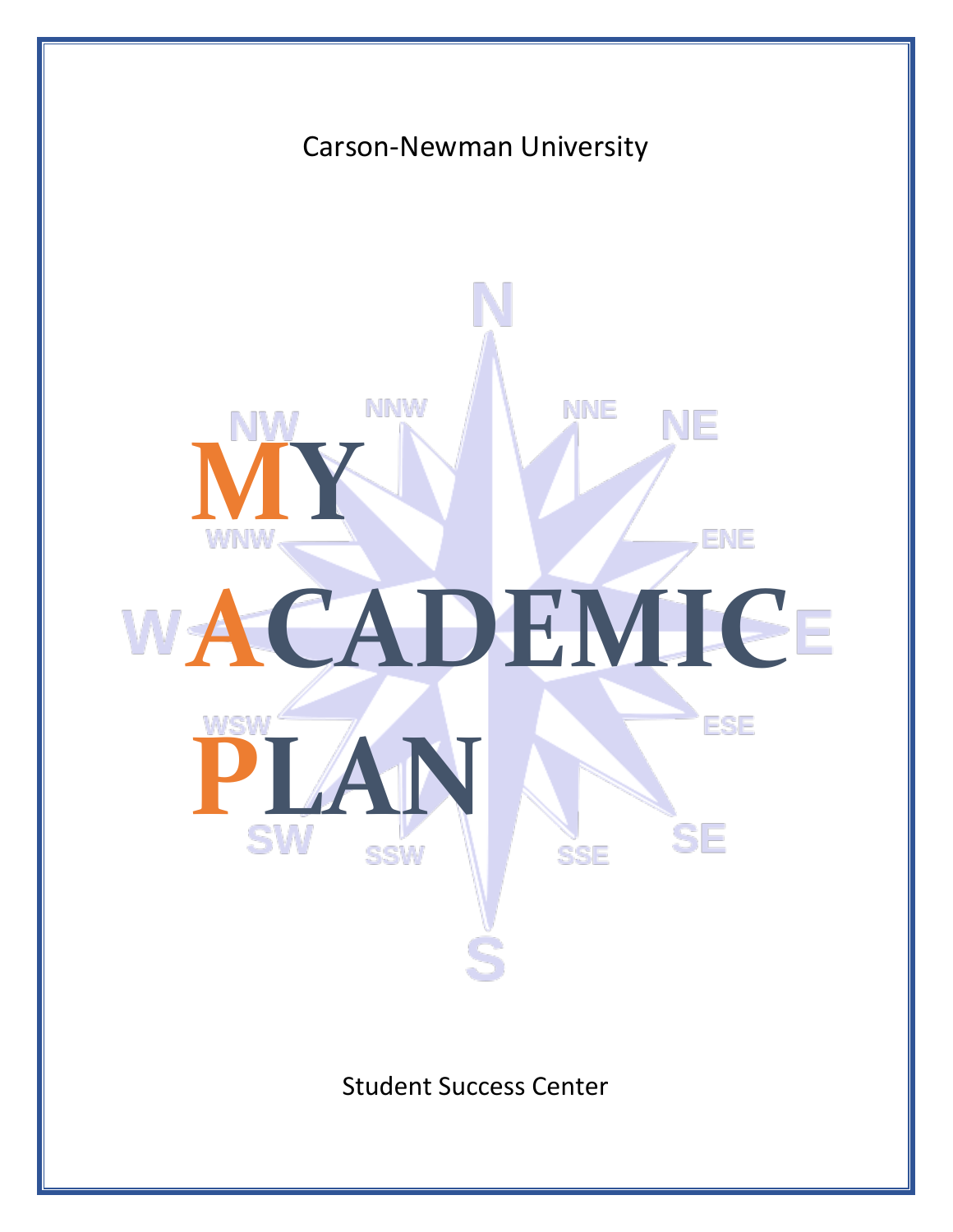# Carson-Newman University My Academic Plan (MAP)

|                                  | <b>FALL</b>               | <b>SPRING</b> | _SUMMER                                |               |
|----------------------------------|---------------------------|---------------|----------------------------------------|---------------|
|                                  |                           |               |                                        |               |
|                                  |                           |               |                                        |               |
|                                  |                           |               |                                        |               |
| <b>Classification:</b>           | <b>Freshman</b> Sophomore |               | Junior                                 | <b>Senior</b> |
| Cell # _______________________   |                           |               |                                        |               |
| SSC Advisor <b>SSC Advisor</b>   |                           |               | <b>Program Advisor</b> Program Advisor |               |
| <b>Current # of Earned Hours</b> |                           |               |                                        |               |

#### **The MAP to success is simple: Never miss a class. Turn in all assignments on time.**

The MAP is designed to help navigate academic progress through providing instruments to ensure your success.

My Academic Plan Contract

By signing this statement, I affirm that I have read and understand the purpose of My Academic Plan (MAP). I further agree to adhere to all parts of MAP to maximize my chances of having a successful academic semester.

| <b>Student's Signature</b>                          | <b>Date</b> |  |
|-----------------------------------------------------|-------------|--|
| <b>Student Success Academic Advisor's Signature</b> | <b>Date</b> |  |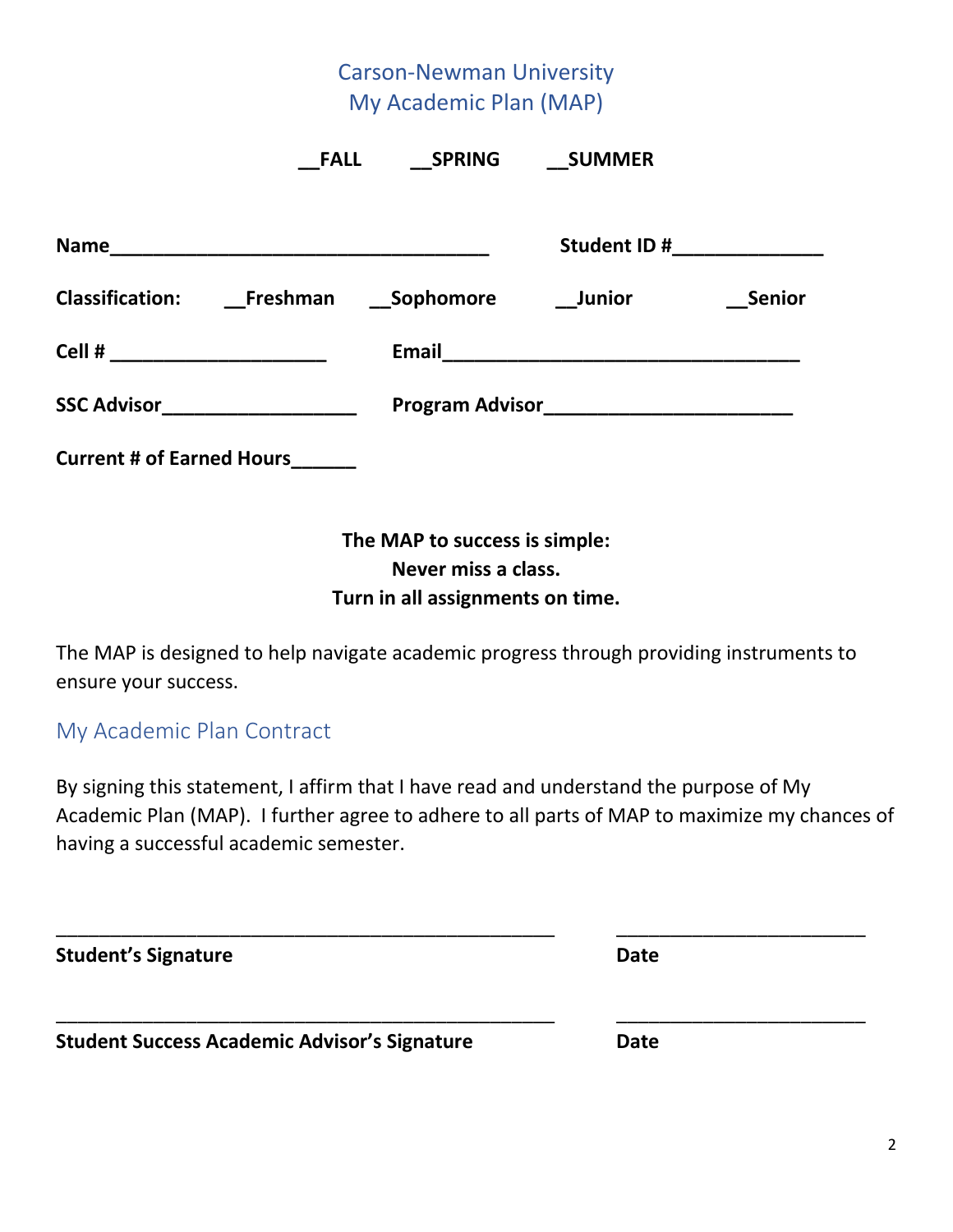### EAGLE ENCOUNTER

Eagle Encounters enhance the educational experience through building relationships and gaining knowledge outside the classroom. You are encouraged to engage in these activities throughout the semester.

- Scheduled meeting with professor/academic advisor or office hours visit
- Scheduled meeting with Librarian or Research Librarian
- Professor-led group tutoring session
- Mandated lecture/film/workshop
- Zoom Meeting with peer tutor [www.cn.edu/study](http://www.cn.edu/study)
- Microsoft TEAMS meeting with a Student Success Academic Advisor [www.cn.edu/advising](http://www.cn.edu/advising)
- [Writing Center](https://www.cn.edu/undergraduate/resources/student-success-center/the-writing-center)
- Microsoft TEAMS meeting with Career Development After Hours <http://www.cn.edu/careerdevelopment>

| <b>Encounter</b> | <b>Time &amp; Date</b> | <b>What Was Accomplished/Learned</b> |
|------------------|------------------------|--------------------------------------|
|                  |                        |                                      |
|                  |                        |                                      |
|                  |                        |                                      |
|                  |                        |                                      |
|                  |                        |                                      |
|                  |                        |                                      |
|                  |                        |                                      |
|                  |                        |                                      |
|                  |                        |                                      |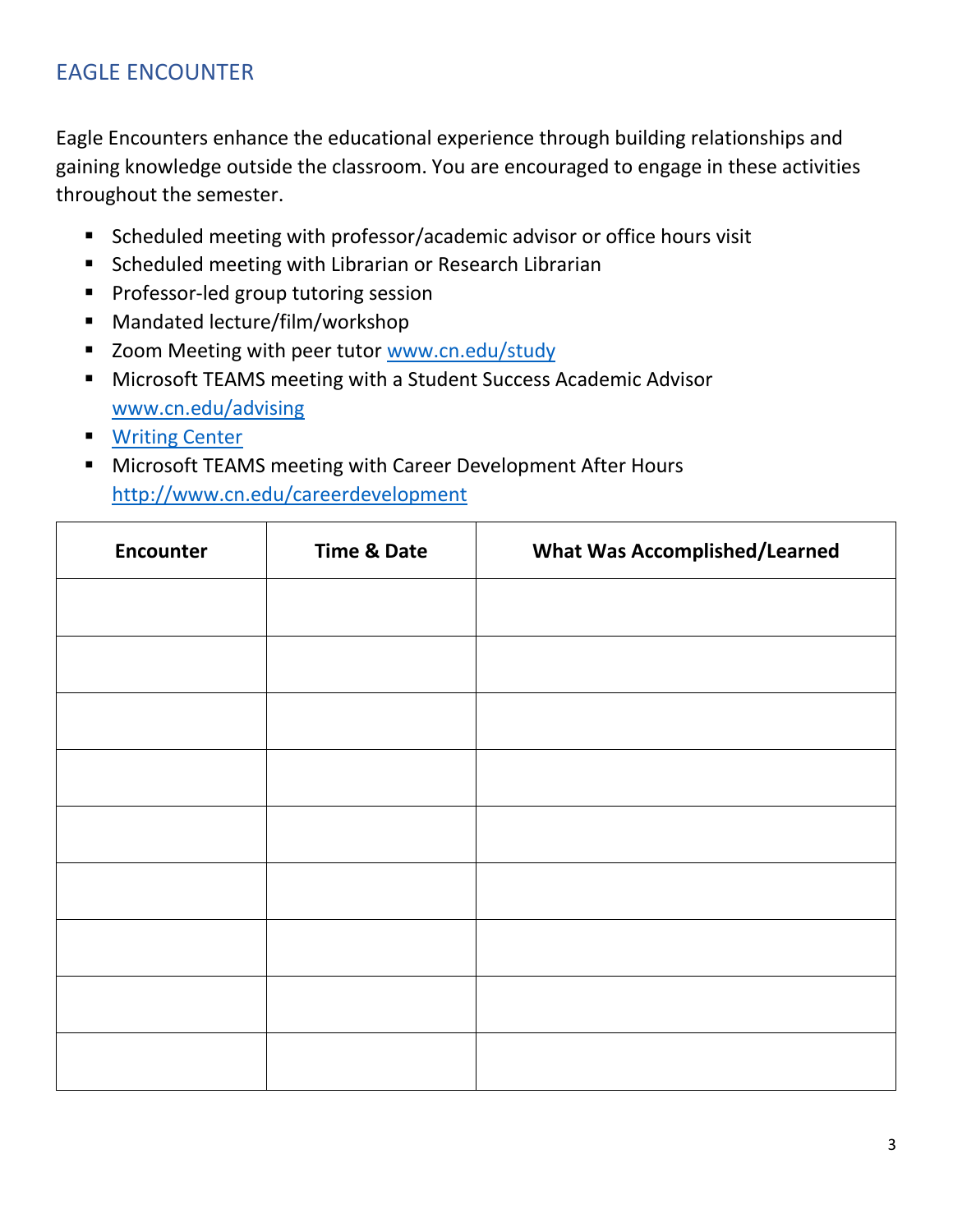# Study Skills

The Student Success Center has created a one-stop link for online resources. The link can be accessed below:

# **[Student Success Online Resources Link](https://www.cn.edu/undergraduate/resources/student-success-center/resources)**

#### **Strategies for Success:**

- Establish a designated Study/Workspace for "class time".
- Structure a daily timetable Schedule regular times to complete your work. An example schedule can be found on the next page.
- Check your emails at least once a day (build into timetable if necessary.) This is **THE** communication tool between you and your instructors.
- Contact your instructor (or any appropriate department) if you have any questions or clarifications.
- Know your [learning style?](https://www.cn.edu/libraries/tiny_mce/tiny_mce/plugins/filemanager/files/Student_Success_Center/7-styles-of-learning.jpg) If not, then this is a great time to learn.
- Stay connected to your class peers. Join and/or create online Study Groups through Microsoft Teams (available through your Office 365) or Zoom -- both are FREE.
- Utilize technology wisely. Free Academic Resources and exclusive C-N specific Resources and Tools are available at [www.cn.edu/academicresources.](https://www.cn.edu/undergraduate/resources/student-success-center/resources)
- Stay well rested and eating healthy.

For questions or clarifications please email [studentsuccess@cn.edu.](studentsuccess@cn.edu)

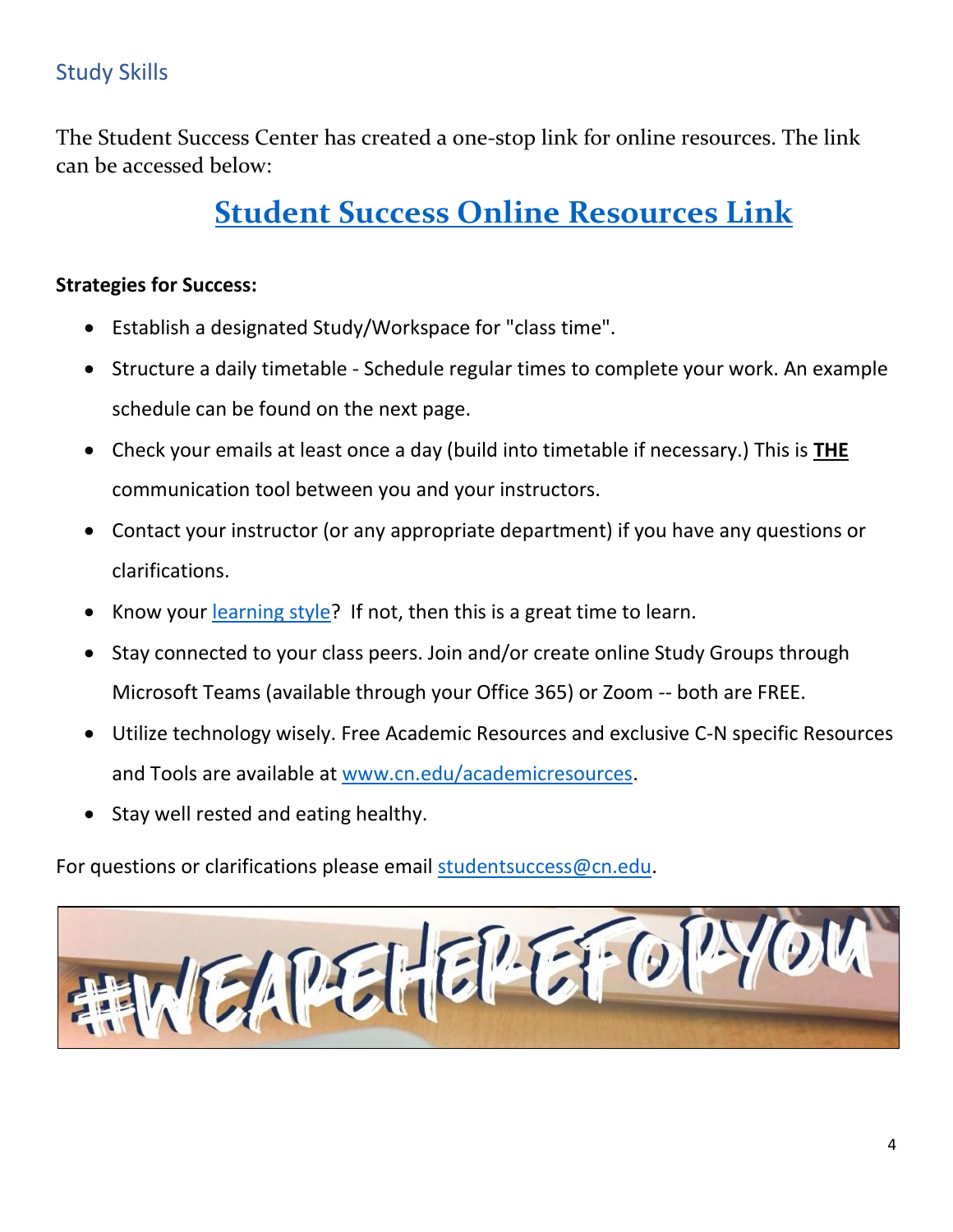| <b>MONDAY</b> | <b>TUESDAY</b> | WEDNESDAY               | <b>THURSDAY</b>             | <b>FRIDAY</b> | <b>SATURDAY</b>                   |
|---------------|----------------|-------------------------|-----------------------------|---------------|-----------------------------------|
|               |                |                         |                             |               |                                   |
|               |                |                         |                             |               |                                   |
|               |                |                         |                             |               |                                   |
|               |                |                         |                             |               |                                   |
|               |                |                         |                             |               | <b>SUNDAY</b>                     |
|               |                |                         |                             |               |                                   |
|               |                |                         |                             |               |                                   |
|               |                |                         |                             |               |                                   |
|               |                |                         |                             |               |                                   |
|               |                |                         |                             |               |                                   |
|               |                |                         |                             |               |                                   |
|               |                |                         |                             |               | TO DO LIST                        |
|               |                |                         |                             |               |                                   |
|               |                |                         |                             |               |                                   |
|               |                |                         |                             |               |                                   |
|               |                |                         |                             |               |                                   |
|               |                |                         |                             |               |                                   |
|               |                |                         |                             |               |                                   |
|               |                |                         |                             |               |                                   |
|               |                |                         |                             |               |                                   |
|               |                |                         |                             |               |                                   |
|               |                |                         |                             |               |                                   |
|               |                |                         |                             |               |                                   |
|               |                |                         |                             |               |                                   |
|               |                |                         |                             |               |                                   |
|               |                |                         |                             |               |                                   |
|               |                |                         |                             |               |                                   |
|               |                |                         |                             |               |                                   |
|               |                |                         |                             |               |                                   |
|               |                |                         |                             |               |                                   |
|               |                |                         |                             |               |                                   |
|               |                | Chapel<br>Get that CLW! | HABIT TRACKER M T W R F S S |               | REFLECTION: HOW DID THIS WEEK GO? |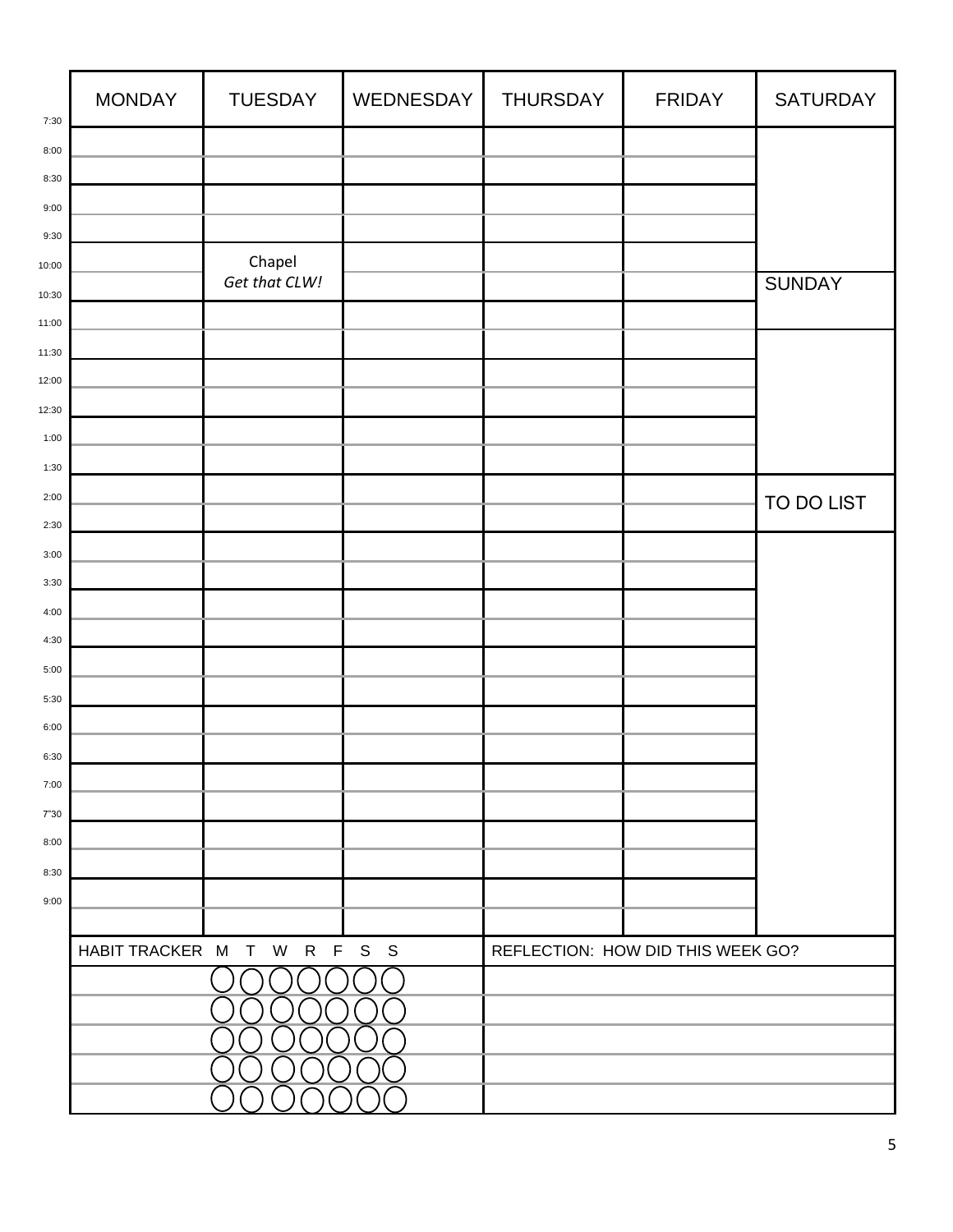# What is a Syllabus?

A syllabus is a document provided by each professor the first day of class, each class will have a unique syllabus. Information provided in the syllabus should be referenced throughout the semester. Consider the syllabus as a roadmap for each class. Planning for the semester should be done using the information provided in the syllabus.

#### Typical Components of a Syllabus

- Instructor Information Name, Contact Information, Office Hours
- Course Schedule Information for lessons and important due dates
- Textbook Information
- Course Description and Objectives
- Course Grading Scale
- Course Policies Academic Policies, Homework, Exams, Expectations, Organizations, Attendance

When you have questions about concerning a class, it is a good idea to first look for answers in the syllabus.

#### Timeline to Write a Paper

- Plan Be aware of the due date and formatting requirements.
- Select Topic- Carefully read the assignment and select a topic that interests you.
- Create Rough Outline or Mind Map Who? What? When? Where? Why? How?
- Research Know the professor's expectations for sources and how to create citations.
- Read and Take Notes
- Compile Notes and Complete Outline
- Write Rough Draft
- Edit
- Finalize your Paper

Helpful tools when writing a paper:

[Writing tips from the Stephens-Burnett Library](https://www.cn.edu/undergraduate/resources/library/publications/writing-at-c-n/table-of-contents)

[The Writing Center](https://www.cn.edu/undergraduate/resources/student-success-center/the-writing-center)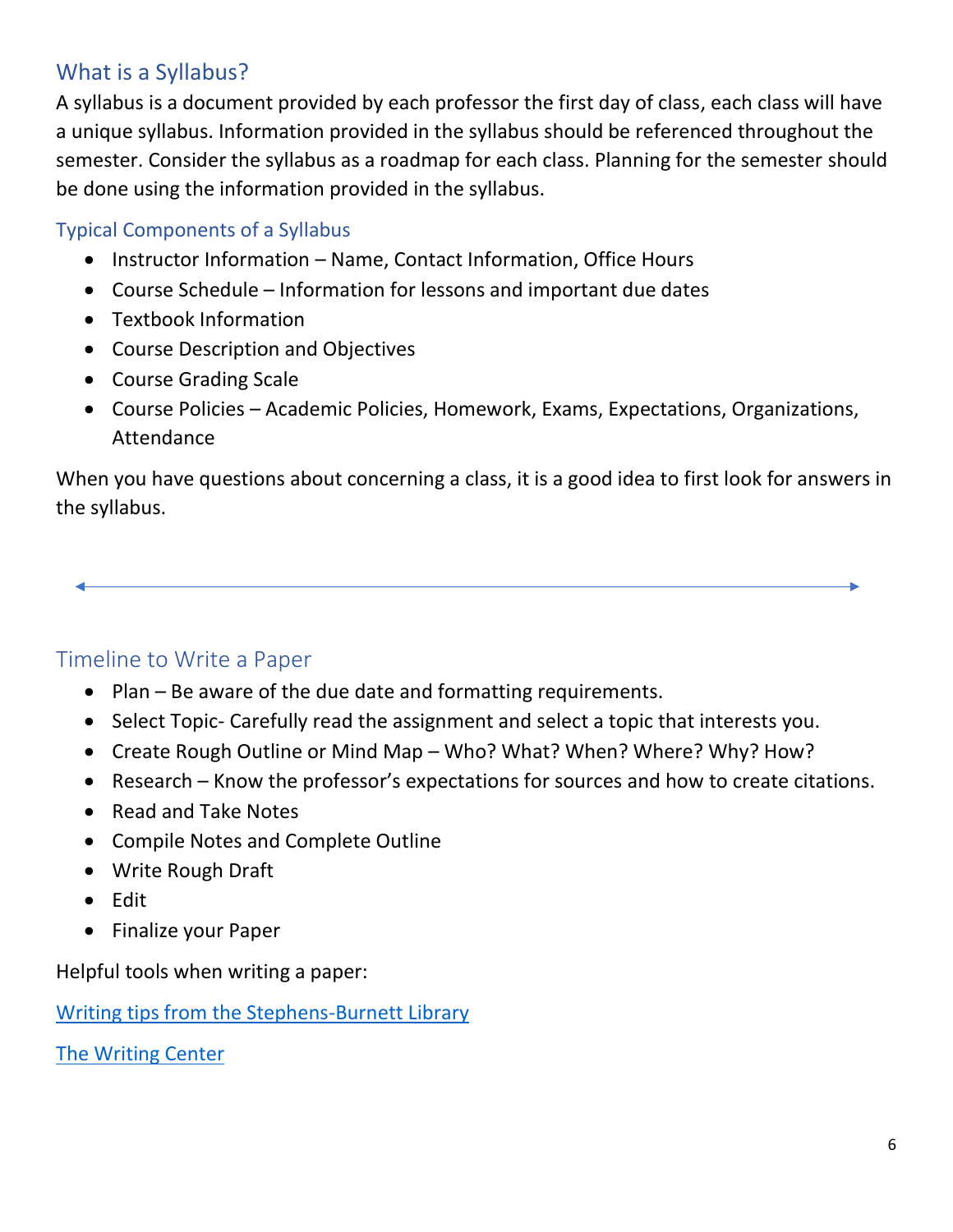# How to Calculate Your Grade Point Average (GPA)

Your grade point average (GPA) is calculated by dividing the total amount of grade points earned by the total amount of credit hours attempted. Your grade point average may range from 0.0 to a 4.0.

For example:

 $A = 4.00$  grade points  $B = 3.00$  grade points  $C = 2.00$  grade points  $D = 1.00$  grade points WF/F=0 grade points

P/NP (Pass/No Pass) courses are not factored in the student's GPA I (Incompletes) and W (Withdrawals) do not receive grade points and do not influence the GPA

| <b>Example Student Transcript</b> |                 |            |                                 |  |
|-----------------------------------|-----------------|------------|---------------------------------|--|
| Course                            | Credit<br>Hours | Grade      | <b>Grade Points</b>             |  |
| <b>Biology</b>                    | 3               | A          | 12                              |  |
| Biology Lab                       | 1               | B          | 3                               |  |
| English 101                       | 3               | C          | 6                               |  |
| <b>Mathematics</b>                | 3               | $_{\rm F}$ | 0                               |  |
| 10 Total Credit Hours Attempted   |                 |            | 21 Total Grade<br><b>Points</b> |  |

To get the example student's GPA, the total grade points are divided by the total credit hours attempted.

| <b>Total Grade</b><br><b>Points</b>           | divided by | 21 |          |
|-----------------------------------------------|------------|----|----------|
| <b>Total Credit</b><br><b>Hours Attempted</b> |            | 10 | $= 2.10$ |

You can total your current semester courses and credits with our online GPA Calculator (above).

**GPA Calculator Link:** <https://gpacalculator.net/college-gpa-calculator/>